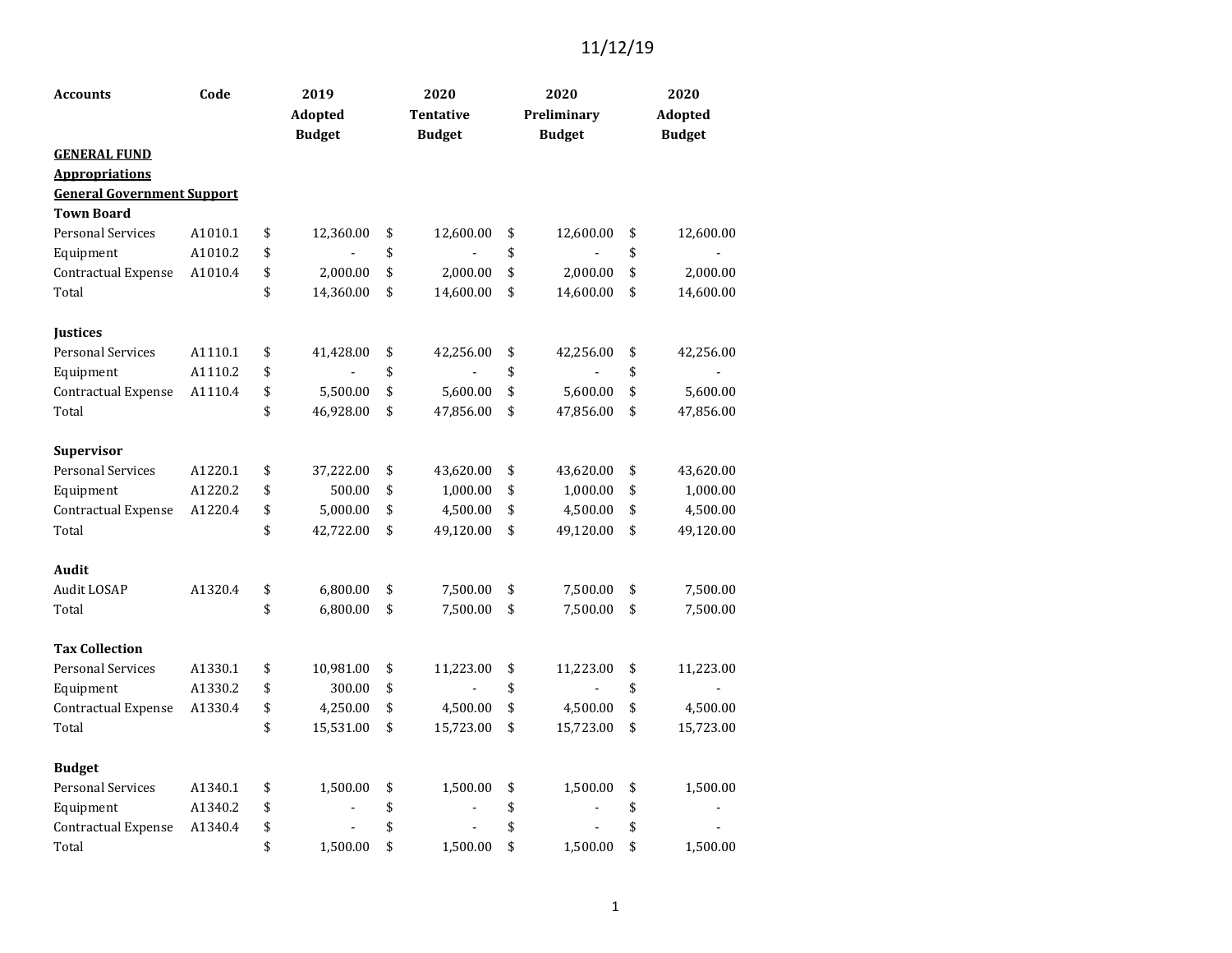| <b>Accounts</b>            | Code    |    | 2019                     | 2020                              | 2020                         | 2020                     |  |
|----------------------------|---------|----|--------------------------|-----------------------------------|------------------------------|--------------------------|--|
|                            |         |    | Adopted<br><b>Budget</b> | <b>Tentative</b><br><b>Budget</b> | Preliminary<br><b>Budget</b> | Adopted<br><b>Budget</b> |  |
| <b>Assessors</b>           |         |    |                          |                                   |                              |                          |  |
| <b>Personal Services</b>   | A1355.1 | \$ | 6,180.00                 | \$                                | \$                           | \$                       |  |
| Equipment                  | A1355.2 | \$ |                          | \$                                | \$<br>÷                      | \$                       |  |
| <b>Contractual Expense</b> | A1355.4 | \$ | 32,820.00                | \$<br>40,375.00                   | \$<br>40,375.00              | \$<br>40,375.00          |  |
| Total                      |         | \$ | 39,000.00                | \$<br>40,375.00                   | \$<br>40,375.00              | \$<br>40,375.00          |  |
| <b>Fiscal Advisors</b>     |         |    |                          |                                   |                              |                          |  |
| Contractual Expense        | A1380.4 | \$ |                          | \$                                | \$                           | \$                       |  |
| Total                      |         | \$ |                          | \$                                | \$                           | \$                       |  |
| <b>Town Clerk</b>          |         |    |                          |                                   |                              |                          |  |
| <b>Personal Services</b>   | A1410.1 | \$ | 37,145.00                | \$<br>37,328.00                   | \$<br>37,828.00              | \$<br>37,828.00          |  |
| Equipment                  | A1410.2 | \$ |                          | \$                                | \$                           | \$                       |  |
| Contractual Expense        | A1410.4 | \$ | 4,000.00                 | \$<br>4,000.00                    | \$<br>3,500.00               | \$<br>3,500.00           |  |
| Total                      |         | \$ | 41,145.00                | \$<br>41,328.00                   | \$<br>41,328.00              | \$<br>41,328.00          |  |
| <b>Attorney</b>            |         |    |                          |                                   |                              |                          |  |
| <b>Personal Services</b>   | A1420.1 | \$ |                          | \$                                | \$                           | \$                       |  |
| Equipment                  | A1420.2 | \$ |                          | \$                                | \$                           | \$                       |  |
| Contractual Expense        | A1420.4 | \$ | 50,000.00                | \$<br>40,000.00                   | \$<br>40,000.00              | \$<br>40,000.00          |  |
| Total                      |         | \$ | 50,000.00                | \$<br>40,000.00                   | \$<br>40,000.00              | \$<br>40,000.00          |  |
| <b>Engineer</b>            |         |    |                          |                                   |                              |                          |  |
| Contractual Expense        | A1440.4 | \$ | 3,500.00                 | \$<br>3,500.00                    | \$<br>3,500.00               | \$<br>3,500.00           |  |
| Total                      |         | \$ | 3,500.00                 | \$<br>3.500.00                    | \$<br>3,500.00               | \$<br>3,500.00           |  |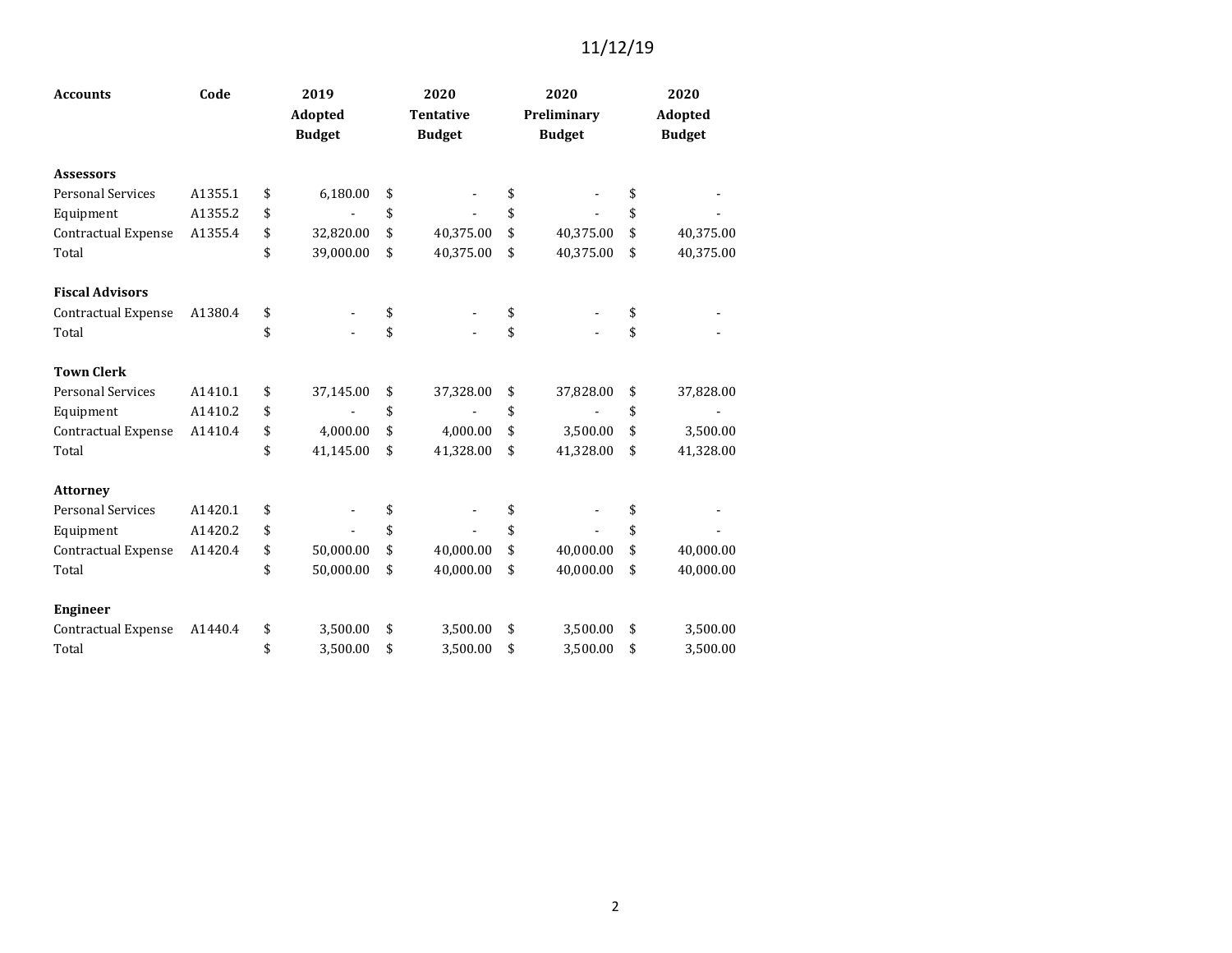| <b>Accounts</b>                     | Code    | 2019<br>Adopted |               |    | 2020<br><b>Tentative</b> | 2020<br>Preliminary | 2020<br><b>Adopted</b> |  |  |
|-------------------------------------|---------|-----------------|---------------|----|--------------------------|---------------------|------------------------|--|--|
|                                     |         |                 | <b>Budget</b> |    | <b>Budget</b>            | <b>Budget</b>       | <b>Budget</b>          |  |  |
| <b>Elections</b>                    |         |                 |               |    |                          |                     |                        |  |  |
| <b>Personal Services</b>            | A1450.1 | \$              |               | \$ |                          | \$                  | \$                     |  |  |
| Equipment                           | A1450.2 | \$              |               | \$ |                          | \$                  | \$                     |  |  |
| Contractual Expense                 | A1450.4 | \$              | 250.00        | \$ | 250.00                   | \$<br>250.00        | \$<br>250.00           |  |  |
| Total                               |         | \$              | 250.00        | \$ | 250.00                   | \$<br>250.00        | \$<br>250.00           |  |  |
| <b>Buildings</b>                    |         |                 |               |    |                          |                     |                        |  |  |
| <b>Personal Services</b>            | A1620.1 | \$              | 2,000.00      | \$ | 2,000.00                 | \$<br>2,000.00      | \$<br>2,000.00         |  |  |
| Equipment                           | A1620.2 | \$              | 500.00        | \$ | 500.00                   | \$<br>500.00        | \$<br>500.00           |  |  |
| Contractual Expense                 | A1620.4 | \$              | 60,000.00     | \$ | 60,000.00                | \$<br>60,000.00     | \$<br>60,000.00        |  |  |
| Total                               |         | \$              | 62,500.00     | \$ | 62,500.00                | \$<br>62,500.00     | \$<br>62,500.00        |  |  |
| <b>Central Communicatons System</b> |         |                 |               |    |                          |                     |                        |  |  |
| <b>Personal Services</b>            | A1650.1 | \$              |               | \$ |                          | \$                  | \$                     |  |  |
| Equipment                           | A1650.2 | \$              |               | \$ |                          | \$                  | \$                     |  |  |
| Contractual Expense                 | A1650.4 | \$              | 5,000.00      | \$ | 5,000.00                 | \$<br>5,000.00      | \$<br>5,000.00         |  |  |
| Total                               |         | \$              | 5,000.00      | \$ | 5,000.00                 | \$<br>5,000.00      | \$<br>5,000.00         |  |  |
| <b>Central Printing and Mailing</b> |         |                 |               |    |                          |                     |                        |  |  |
| <b>Personal Services</b>            | A1670.1 | \$              |               | \$ |                          | \$                  | \$                     |  |  |
| Equipment                           | A1670.2 | \$              |               | \$ |                          | \$                  | \$                     |  |  |
| Contractual Expense                 | A1670.4 | \$              | 2,500.00      | \$ | 2,500.00                 | \$<br>2,500.00      | \$<br>2,500.00         |  |  |
| Total                               |         | \$              | 2,500.00      | \$ | 2,500.00                 | \$<br>2,500.00      | \$<br>2,500.00         |  |  |
| <b>Special items</b>                |         |                 |               |    |                          |                     |                        |  |  |
| Unallocated Insuran                 | A1910.4 | \$              | 35,000.00     | \$ | 36,000.00                | \$<br>36,000.00     | \$<br>36,000.00        |  |  |
| Municipal Associatio                | A1920.4 | \$              | 1,000.00      | \$ | 1,100.00                 | \$<br>1,100.00      | \$<br>1,100.00         |  |  |
| Contingency                         | A1990.4 | \$              | 40,000.00     | \$ | 45,000.00                | \$<br>45,000.00     | \$<br>45,000.00        |  |  |
| Total                               |         | \$              | 76,000.00     | \$ | 82,100.00                | \$<br>82,100.00     | \$<br>82,100.00        |  |  |
| Total General Government Supp \$    |         |                 | 407,736.00    | \$ | 413,852.00               | \$<br>413,852.00    | \$<br>413,852.00       |  |  |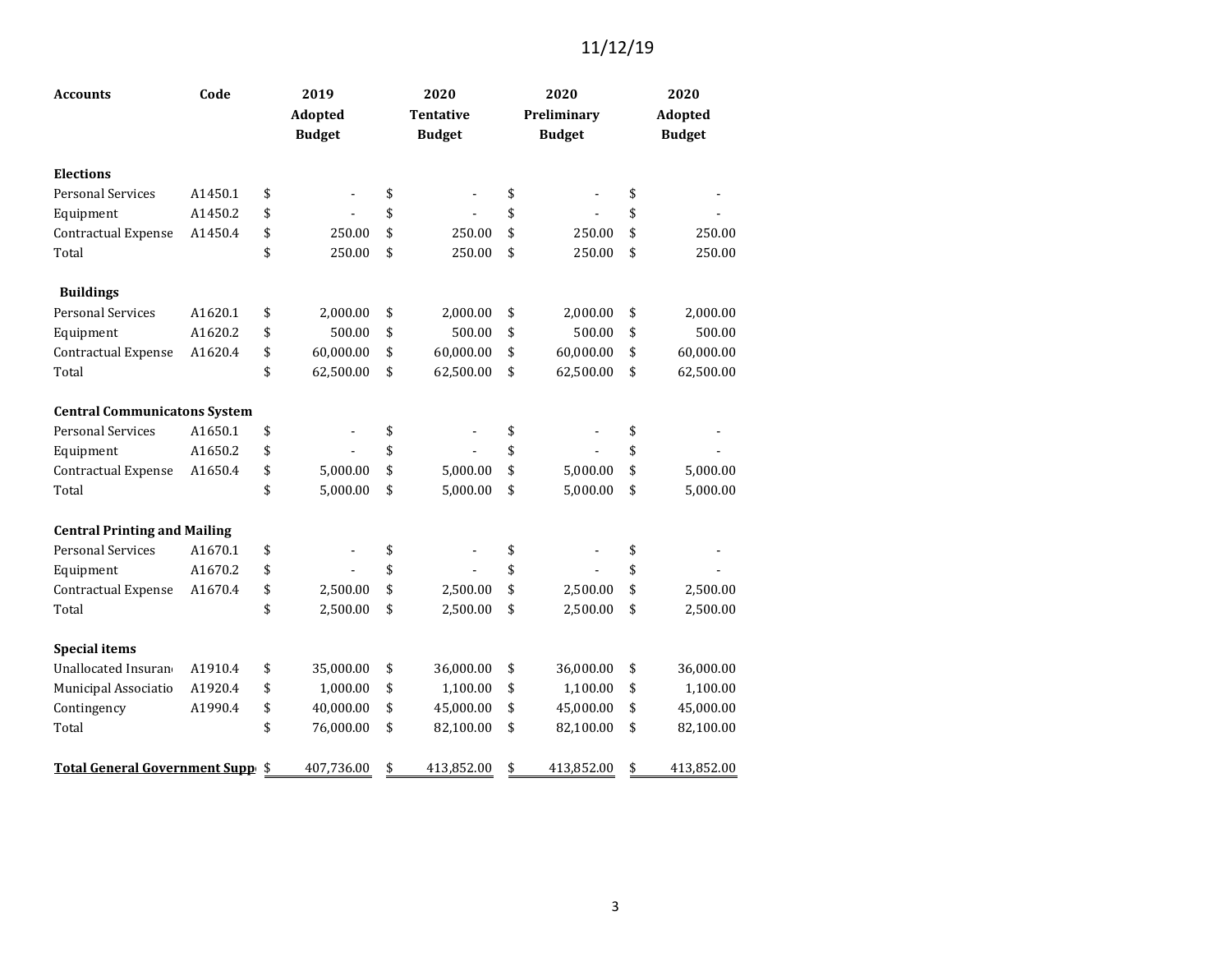| <b>Accounts</b>             | Code    |    | 2019<br>Adopted<br><b>Budget</b> |    | 2020<br><b>Tentative</b><br><b>Budget</b> | 2020<br>Preliminary<br><b>Budget</b> | 2020<br>Adopted<br><b>Budget</b> |           |  |
|-----------------------------|---------|----|----------------------------------|----|-------------------------------------------|--------------------------------------|----------------------------------|-----------|--|
| <b>Public Safety</b>        |         |    |                                  |    |                                           |                                      |                                  |           |  |
| <b>Traffic Control</b>      |         |    |                                  |    |                                           |                                      |                                  |           |  |
| <b>Personal Services</b>    | A3310.1 | \$ |                                  | \$ |                                           | \$                                   | \$                               |           |  |
| Equipment                   | A3310.2 | \$ |                                  | \$ |                                           | \$                                   | \$                               |           |  |
| Contractual Expense         | A3310.4 | \$ | 1,000.00                         | \$ | 1,500.00                                  | \$<br>1,500.00                       | \$                               | 1,500.00  |  |
| Total                       |         | \$ | 1,000.00                         | \$ | 1,500.00                                  | \$<br>1,500.00                       | \$                               | 1,500.00  |  |
| <b>Control of Dogs</b>      |         |    |                                  |    |                                           |                                      |                                  |           |  |
| <b>Personal Services</b>    | A3510.1 | \$ | 7,638.00                         | \$ | 7,791.00                                  | \$<br>7,791.00                       | \$                               | 7,791.00  |  |
| Equipment                   | A3510.2 | \$ |                                  | \$ |                                           | \$                                   | \$                               |           |  |
| Contractual Expense         | A3510.4 | \$ | 5,130.00                         | \$ | 5,130.00                                  | \$<br>5,130.00                       | \$                               | 5,130.00  |  |
| Total                       |         | \$ | 12,768.00                        | \$ | 12,921.00                                 | \$<br>12,921.00                      | \$                               | 12,921.00 |  |
| <b>Animal Control Other</b> |         |    |                                  |    |                                           |                                      |                                  |           |  |
| <b>Personal Services</b>    | A3520.1 | \$ |                                  | \$ |                                           | \$                                   | \$                               |           |  |
| Equipment                   | A3520.2 | \$ |                                  | \$ |                                           | \$                                   | \$                               |           |  |
| Contractual Expense         | A3520.4 | \$ | 500.00                           | \$ | 500.00                                    | \$<br>500.00                         | \$                               | 500.00    |  |
| Total                       |         | \$ | 500.00                           | \$ | 500.00                                    | \$<br>500.00                         | \$                               | 500.00    |  |
| <b>Safety Inspection</b>    |         |    |                                  |    |                                           |                                      |                                  |           |  |
| <b>Personal Services</b>    | A3620.1 | \$ | 11,000.00                        | \$ | 11,500.00                                 | \$<br>11,500.00                      | \$                               | 11,500.00 |  |
| Equipment                   | A3620.2 | \$ | 300.00                           | \$ | 300.00                                    | \$<br>300.00                         | \$                               | 300.00    |  |
| Contractual Expense         | A3620.4 | \$ | 1,000.00                         | \$ | 1,000.00                                  | \$<br>1,000.00                       | \$                               | 1,000.00  |  |
| Total                       |         | \$ | 12,300.00                        | \$ | 12,800.00                                 | \$<br>12,800.00                      | \$                               | 12,800.00 |  |
| <b>Total Public Safety</b>  |         | \$ | 26,568.00                        | \$ | 27,721.00                                 | \$<br>27,721.00                      | \$                               | 27,721.00 |  |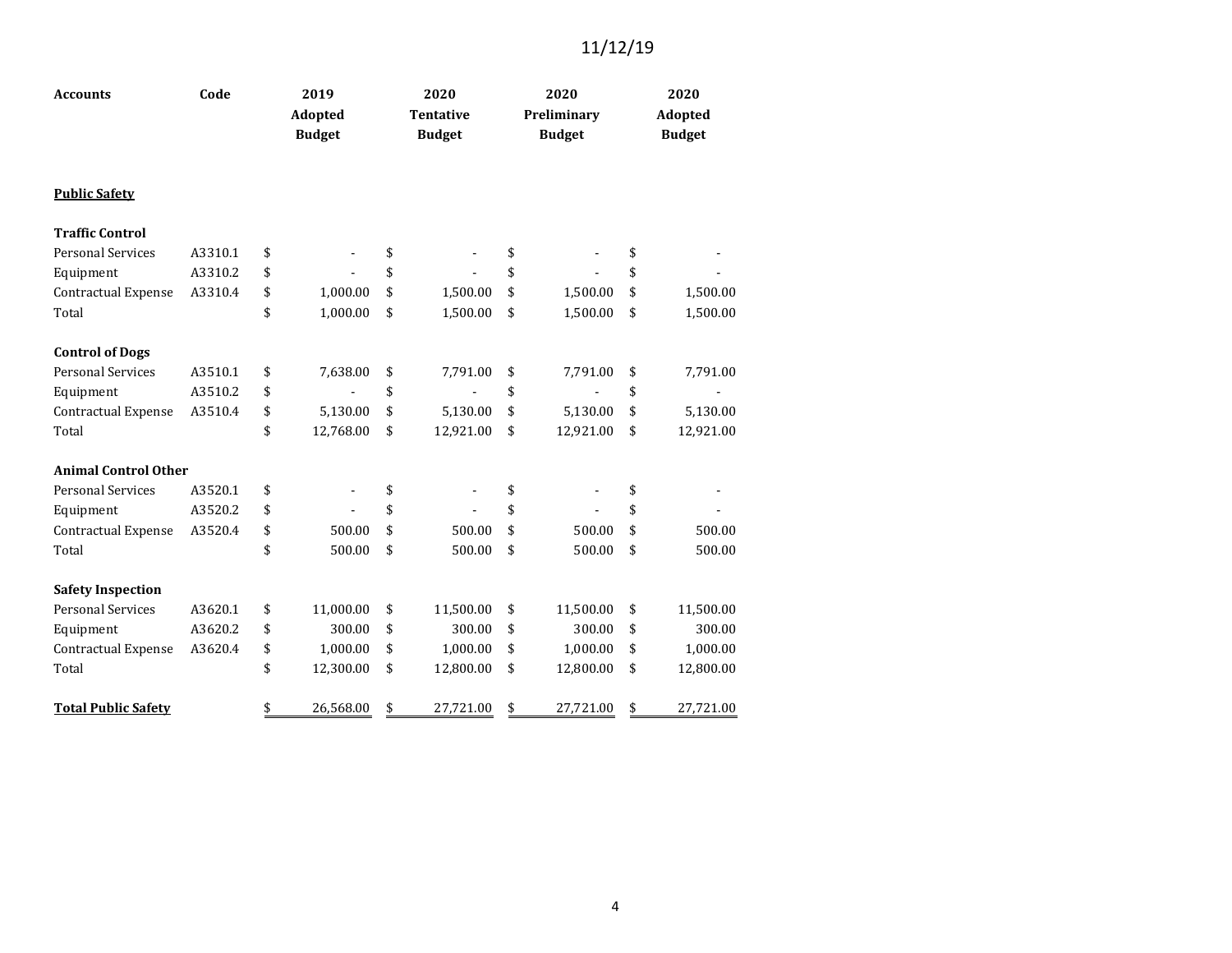| <b>Accounts</b>                      | Code    | 2019<br><b>Adopted</b><br><b>Budget</b> | 2020<br><b>Tentative</b><br><b>Budget</b> | 2020<br>Preliminary<br><b>Budget</b> | 2020<br>Adopted<br><b>Budget</b> |
|--------------------------------------|---------|-----------------------------------------|-------------------------------------------|--------------------------------------|----------------------------------|
| <b>Health</b>                        |         |                                         |                                           |                                      |                                  |
| <b>Board of Health</b>               |         |                                         |                                           |                                      |                                  |
| <b>Personal Services</b>             | A4010.1 | \$                                      | \$                                        | \$                                   | \$                               |
| Total                                |         | \$                                      | \$                                        | \$                                   | \$                               |
| <b>Registrar of Vital Statistics</b> |         |                                         |                                           |                                      |                                  |
| <b>Personal Services</b>             | A4020.1 | \$<br>500.00                            | \$<br>1,000.00                            | \$<br>1,000.00                       | \$<br>1,000.00                   |
| Equipment                            | A4020.2 | \$<br>250.00                            | \$<br>250.00                              | \$<br>250.00                         | \$<br>250.00                     |
| Contractual Expense                  | A4020.4 | \$<br>250.00                            | \$<br>250.00                              | \$<br>250.00                         | \$<br>250.00                     |
| Total                                |         | \$<br>1,000.00                          | \$<br>1,500.00                            | \$<br>1,500.00                       | \$<br>1,500.00                   |
| Ambulance                            |         |                                         |                                           |                                      |                                  |
| <b>Personal Services</b>             | A4540.1 | \$                                      | \$                                        | \$                                   | \$                               |
| Equipment                            | A4540.2 | \$                                      | \$                                        | \$                                   | \$                               |
| Contractual Expense                  | A4540.4 | \$<br>139,301.00                        | \$<br>139,301.00                          | \$<br>139,301.00                     | \$<br>139,301.00                 |
| Total                                |         | \$<br>139,301.00                        | \$<br>139,301.00                          | \$<br>139,301.00                     | \$<br>139,301.00                 |
| <b>Total Health</b>                  |         | \$<br>140,301.00                        | \$<br>140,801.00                          | \$<br>140,801.00                     | \$<br>140,801.00                 |
| <b>Transportation</b>                |         |                                         |                                           |                                      |                                  |
| <b>Superintendent of Highways</b>    |         |                                         |                                           |                                      |                                  |
| <b>Personal Services</b>             | A5010.1 | \$<br>59,320.00                         | \$<br>63,320.00                           | \$<br>63,320.00                      | \$<br>63,320.00                  |
| Equipment                            | A5010.2 | \$                                      | \$                                        | \$                                   | \$                               |
| Contractual Expense                  | A5010.4 | \$<br>1,200.00                          | \$<br>1,750.00                            | \$<br>1,750.00                       | \$<br>1,750.00                   |
| Total                                |         | \$<br>60,520.00                         | \$<br>65,070.00                           | \$<br>65,070.00                      | \$<br>65,070.00                  |
| <b>Street Lighting</b>               |         |                                         |                                           |                                      |                                  |
| Contractual Expense                  | A5182.4 | \$<br>2,500.00                          | \$<br>2,500.00                            | \$<br>2,500.00                       | \$<br>2,500.00                   |
| Total                                |         | \$<br>2,500.00                          | \$<br>2,500.00                            | \$<br>2,500.00                       | \$<br>2,500.00                   |
| <b>Total Transportation</b>          |         | \$<br>63,020.00                         | \$<br>67,570.00                           | \$<br>67,570.00                      | \$<br>67,570.00                  |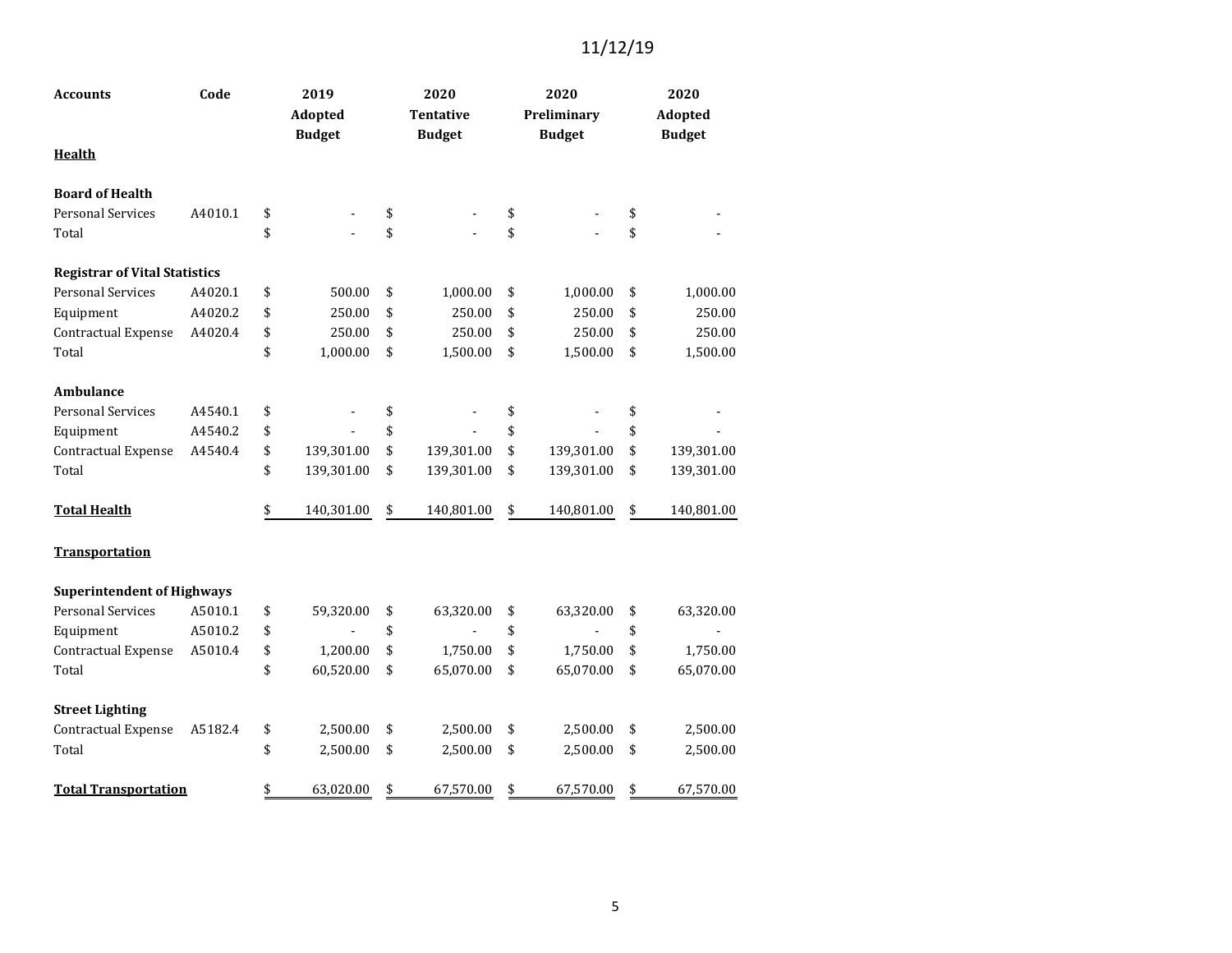| <b>Accounts</b>                            | Code    | 2019<br>Adopted<br><b>Budget</b> | 2020<br><b>Tentative</b><br><b>Budget</b> | 2020<br>Preliminary<br><b>Budget</b> | 2020<br>Adopted<br><b>Budget</b> |
|--------------------------------------------|---------|----------------------------------|-------------------------------------------|--------------------------------------|----------------------------------|
| <b>Waterways Navigation</b>                |         |                                  |                                           |                                      |                                  |
| <b>Contractual Expense</b>                 | A5710.4 | \$<br>1,800.00                   | \$<br>1,800.00                            | \$<br>1,800.00                       | \$<br>1,800.00                   |
| Total                                      |         | \$<br>1,800.00                   | \$<br>1,800.00                            | \$<br>1,800.00                       | \$<br>1,800.00                   |
| <b>Total Waterways Navigation</b>          |         | \$<br>1,800.00                   | \$<br>1,800.00                            | \$<br>1,800.00                       | \$<br>1,800.00                   |
| <b>Economic Assistance and Opportunity</b> |         |                                  |                                           |                                      |                                  |
| <b>Publicity</b>                           |         |                                  |                                           |                                      |                                  |
| Contractual Expense                        | A6410.4 | \$<br>300.00                     | \$<br>300.00                              | \$<br>300.00                         | \$<br>300.00                     |
| Total                                      |         | \$<br>300.00                     | \$<br>300.00                              | \$<br>300.00                         | \$<br>300.00                     |
| <b>Veterans Services</b>                   |         |                                  |                                           |                                      |                                  |
| <b>Personal Services</b>                   | A6510.1 | \$                               | \$                                        | \$                                   | \$                               |
| Equipment                                  | A6510.2 | \$                               | \$                                        | \$                                   | \$                               |
| Contractual Expense                        | A6510.4 | \$<br>700.00                     | \$<br>700.00                              | \$<br>700.00                         | \$<br>700.00                     |
| Total                                      |         | \$<br>700.00                     | \$<br>700.00                              | \$<br>700.00                         | \$<br>700.00                     |
| <b>Total Economic Assistance and C \$</b>  |         | 1,000.00                         | \$<br>1,000.00                            | \$<br>1,000.00                       | \$<br>1,000.00                   |

#### **Culture and Recreation**

#### **Special Recreational Facilities(Pilot Knob Beach and BattleHill)** Personal Services A7180.1 \$ 10,000.00 \$ 9,500.00 \$ 9,500.00 \$ 9,500.00

| Equipment                   | A7180.2 | 500.00 \$ | $1.000.00$ \$ | 1.000.00 S   | 1.000.00  |
|-----------------------------|---------|-----------|---------------|--------------|-----------|
| Contractual Expense A7180.4 |         | 1.000.00  | 33.500.00 \$  | 33.500.00 \$ | 33.500.00 |
| Total                       |         | 11.500.00 | 44.000.00 \$  | 44.000.00 \$ | 44.000.00 |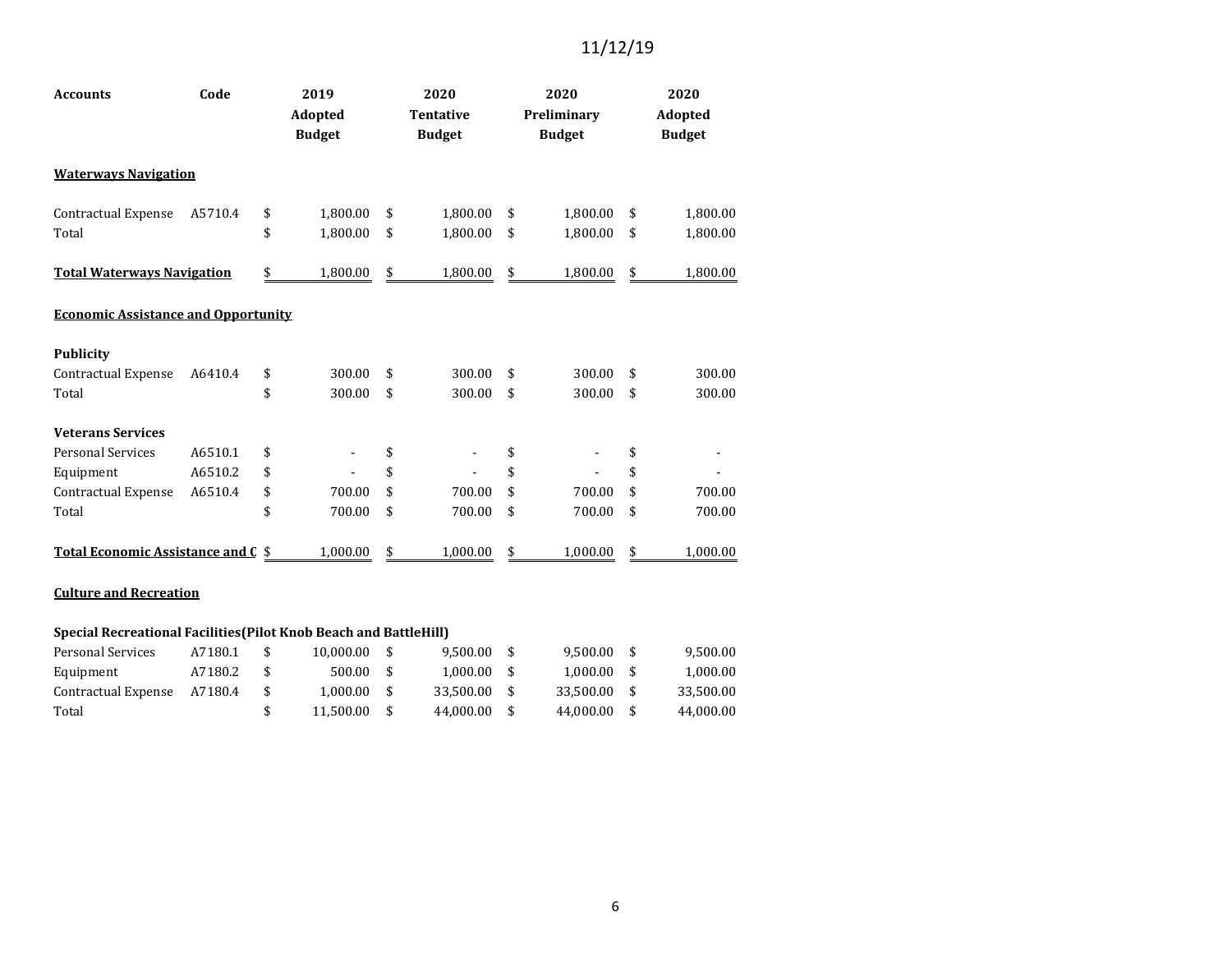| <b>Accounts</b>                     | Code    | 2019            | 2020             | 2020            | 2020            |
|-------------------------------------|---------|-----------------|------------------|-----------------|-----------------|
|                                     |         | <b>Adopted</b>  | <b>Tentative</b> | Preliminary     | Adopted         |
|                                     |         | <b>Budget</b>   | <b>Budget</b>    | <b>Budget</b>   | <b>Budget</b>   |
| <b>Youth Program</b>                |         |                 |                  |                 |                 |
| <b>Personal Services</b>            | A7310.1 | \$              | \$               | \$              | \$              |
| Equipment                           | A7310.2 | \$              | \$               | \$              | \$              |
| Contractual Expense                 | A7310.4 | \$<br>650.00    | \$<br>650.00     | \$<br>650.00    | \$<br>650.00    |
| Total                               |         | \$<br>650.00    | \$<br>650.00     | \$<br>650.00    | \$<br>650.00    |
| <b>Joint Youth Project</b>          |         |                 |                  |                 |                 |
| Contractual Expense                 | A7320.4 | \$<br>10,550.00 | \$<br>12,950.00  | \$<br>12,950.00 | \$<br>12,950.00 |
| Total                               |         | \$<br>10,550.00 | \$<br>12,950.00  | \$<br>12,950.00 | \$<br>12,950.00 |
| <b>Historian</b>                    |         |                 |                  |                 |                 |
| <b>Personal Services</b>            | A7510.1 | \$<br>824.00    | \$<br>840.00     | \$<br>840.00    | \$<br>840.00    |
| Equipment                           | A7510.2 | \$              | \$               | \$              | \$              |
| Contractual Expense                 | A7510.4 | \$              | \$               | \$              | \$              |
| Total                               |         | \$<br>824.00    | \$<br>840.00     | \$<br>840.00    | \$<br>840.00    |
| <b>Celebration</b>                  |         |                 |                  |                 |                 |
| <b>Personal Services</b>            | A7550.1 | \$              | \$               | \$              | \$              |
| Equipment                           | A7550.2 | \$              | \$               | \$              | \$              |
| Contractual Expense                 | A7550.4 | \$<br>250.00    | \$<br>250.00     | \$<br>250.00    | \$<br>250.00    |
| Total                               |         | \$<br>250.00    | \$<br>250.00     | \$<br>250.00    | \$<br>250.00    |
| <b>Adult Recreaton</b>              |         |                 |                  |                 |                 |
| <b>Personal Services</b>            | A7620.1 | \$              | \$               | \$              | \$              |
| Equipment                           | A7620.2 | \$              | \$               | \$              | \$              |
| Contractual Expense                 | A7620.4 | \$<br>2,000.00  | \$<br>2,000.00   | \$<br>2,000.00  | \$<br>2,000.00  |
| Total                               |         | \$<br>2,000.00  | \$<br>2,000.00   | \$<br>2,000.00  | \$<br>2,000.00  |
| <b>Total Culture and Recreation</b> |         | \$<br>25,774.00 | \$<br>60,690.00  | \$<br>60,690.00 | \$<br>60,690.00 |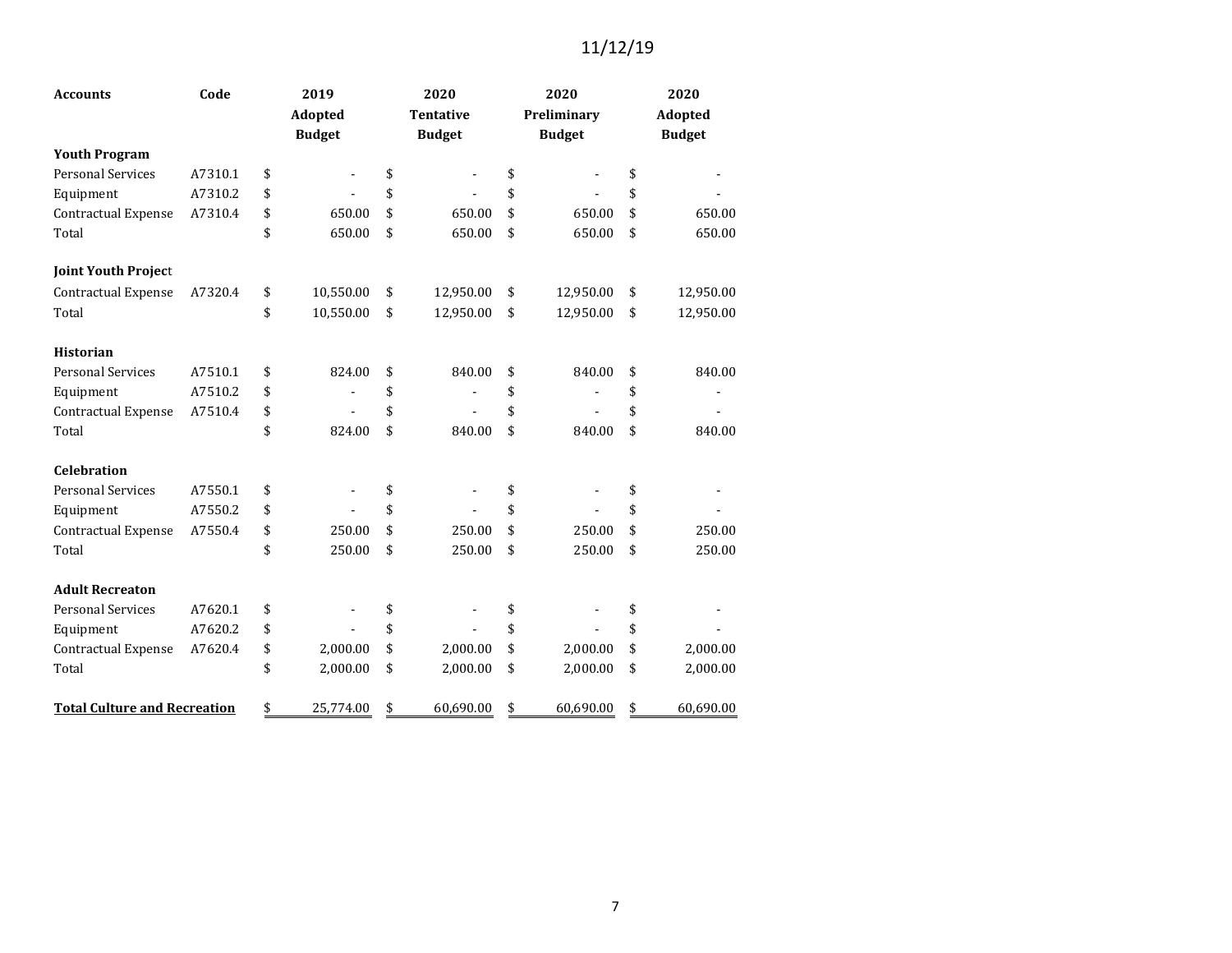| <b>Accounts</b>                      | Code    | 2019<br>Adopted<br><b>Budget</b> | 2020<br><b>Tentative</b><br><b>Budget</b> | 2020<br>Preliminary<br><b>Budget</b> | 2020<br><b>Adopted</b><br><b>Budget</b> |
|--------------------------------------|---------|----------------------------------|-------------------------------------------|--------------------------------------|-----------------------------------------|
| <b>Home and Community Services</b>   |         |                                  |                                           |                                      |                                         |
| <b>Planning</b>                      |         |                                  |                                           |                                      |                                         |
| <b>Personal Services</b>             | A8020.1 | \$<br>4,803.00                   | \$<br>4,900.00                            | \$<br>4,900.00                       | \$<br>4,900.00                          |
| Equipment                            | A8020.2 | \$                               | \$                                        | \$                                   | \$                                      |
| Contractual Expense                  | A8020.4 | \$<br>7,500.00                   | \$<br>7,500.00                            | \$<br>7,500.00                       | \$<br>7,500.00                          |
| Total                                |         | \$<br>12,303.00                  | \$<br>12,400.00                           | \$<br>12,400.00                      | \$<br>12,400.00                         |
| <b>Environmental Control</b>         |         |                                  |                                           |                                      |                                         |
| Contractual Expense                  | A8090.4 | \$                               | \$                                        | \$                                   | \$                                      |
| Total                                |         | \$                               | \$                                        | \$                                   | \$                                      |
| <b>Cemeteries</b>                    |         |                                  |                                           |                                      |                                         |
| <b>Personal Services</b>             | A8810.1 | \$<br>5,000.00                   | \$<br>3,500.00                            | \$<br>3,500.00                       | \$<br>3,500.00                          |
| Equipment                            | A8810.2 | \$<br>1,000.00                   | \$<br>500.00                              | \$<br>500.00                         | \$<br>500.00                            |
| <b>Contractual Expense</b>           | A8810.4 | \$<br>1,000.00                   | \$<br>500.00                              | \$<br>500.00                         | \$<br>500.00                            |
| Total                                |         | \$<br>7,000.00                   | \$<br>4,500.00                            | \$<br>4,500.00                       | \$<br>4,500.00                          |
| <b>Total Home and Community Serv</b> |         | \$<br>19,303.00                  | \$<br>16,900.00                           | \$<br>16,900.00                      | \$<br>16,900.00                         |
| Undistributed                        |         |                                  |                                           |                                      |                                         |
| <b>Employee Benefits</b>             |         |                                  |                                           |                                      |                                         |
| <b>State Retirement</b>              | A9010.1 | \$<br>19,669.00                  | \$<br>19,533.00                           | \$<br>19,533.00                      | \$<br>19,533.00                         |
| Social Security                      | A9030.8 | \$<br>19,280.00                  | \$<br>19,350.00                           | \$<br>19,350.00                      | \$<br>19,350.00                         |
| Unemployment Insu                    | A9050.8 | \$                               | \$                                        | \$                                   | \$                                      |
| Disability Insurance                 | A9055.8 | \$<br>250.00                     | \$<br>250.00                              | \$<br>250.00                         | \$<br>250.00                            |
| Hospital and medica                  | A9060.8 | \$<br>17,600.00                  | \$<br>17,600.00                           | \$<br>17,600.00                      | \$<br>17,600.00                         |
| Employee Benefits-C                  | A9089.8 | \$                               | \$                                        | \$                                   | \$                                      |
| <b>Total Undistributed</b>           |         | \$<br>56,799.00                  | \$<br>56,733.00                           | \$<br>56,733.00                      | \$<br>56,733.00                         |
| Total Appropriations/Expenditu \$    |         | 742,301.00                       | \$<br>787,067.00                          | \$<br>787,067.00                     | \$<br>787,067.00                        |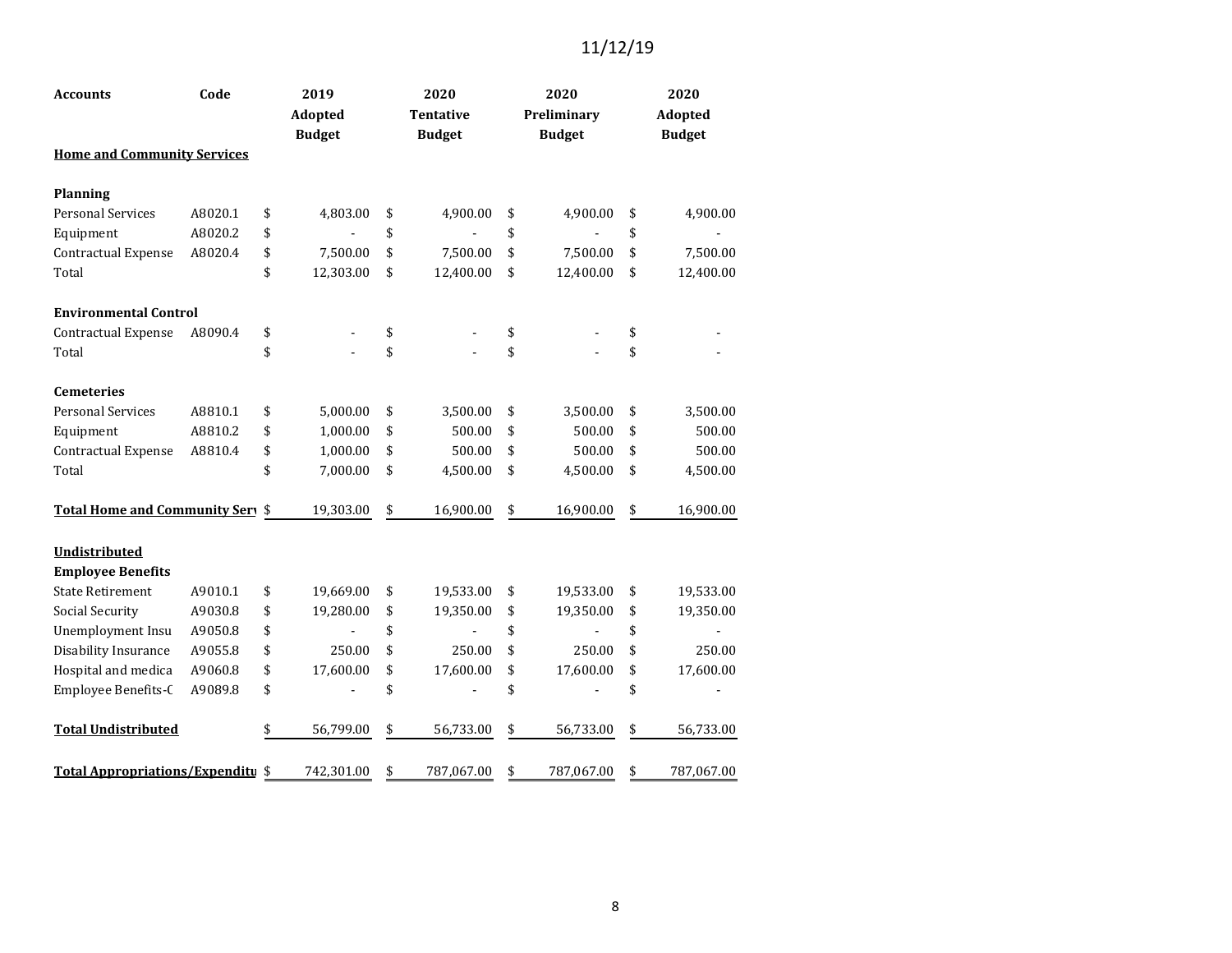| <b>Accounts</b>                        | Code  | 2019             | 2020             | 2020             | 2020             |
|----------------------------------------|-------|------------------|------------------|------------------|------------------|
|                                        |       | Adopted          | <b>Tentative</b> | Preliminary      | Adopted          |
|                                        |       | <b>Budget</b>    | <b>Budget</b>    | <b>Budget</b>    | <b>Budget</b>    |
| <b>General Fund Estimated Revenues</b> |       |                  |                  |                  |                  |
| Real Property Tax Re                   | A1001 | \$<br>285,726.00 | \$<br>437,429.00 | \$<br>437,429.00 | \$<br>437,429.00 |
| <b>Other Tax Items</b>                 |       |                  |                  |                  |                  |
| Other Payments in L                    | A1081 | \$<br>2,537.00   | \$<br>3,700.00   | \$<br>3,700.00   | \$<br>3,700.00   |
| <b>Interest and Penaltic</b>           | A1090 | \$<br>8,000.00   | \$<br>7,500.00   | \$<br>7,500.00   | \$<br>7,500.00   |
| Other Non-Property                     | A1189 | \$               | \$               | \$               | \$               |
| Franchise                              | A1170 | \$<br>33,000.00  | \$<br>35,000.00  | \$<br>35,000.00  | \$<br>35,000.00  |
| <b>Departmental Income</b>             |       |                  |                  |                  |                  |
| <b>Clerk Fees</b>                      | A1255 | \$<br>1,000.00   | \$<br>1,200.00   | \$<br>1,200.00   | \$<br>1,200.00   |
| <b>Vital Statistics Fee</b>            | A1603 | \$               | \$<br>500.00     | \$<br>500.00     | \$<br>500.00     |
| Culture and Recreati                   | A2089 | \$               | \$               | \$               | \$               |
| <b>Planning Board Fees</b>             | A2115 | \$<br>1,000.00   | \$<br>1,000.00   | \$<br>1,000.00   | \$<br>1,000.00   |
| <b>Use of Money</b>                    |       |                  |                  |                  |                  |
| <b>Interest and Earning</b>            | A2401 | \$<br>300.00     | \$<br>5,000.00   | \$<br>5,000.00   | \$<br>5,000.00   |
| <b>Licenses and Permits</b>            |       |                  |                  |                  |                  |
| Dog License                            | A2544 | \$<br>3,500.00   | \$<br>3,500.00   | \$<br>3,500.00   | \$<br>3,500.00   |
| Permits                                | A2590 | \$               | \$               | \$               | \$               |
| <b>Fines and Forfeitures</b>           |       |                  |                  |                  |                  |
| Fines and Forfeited I                  | A2610 | \$<br>90,000.00  | \$<br>75,000.00  | \$<br>75,000.00  | \$<br>75,000.00  |
| Sale of Property/Compensation for Loss |       |                  |                  |                  |                  |
| Sale of Real Property                  | A2660 | \$               | \$               | \$               | \$               |
| Sale of Surplus Equip                  | A2665 | \$               | \$               | \$               | \$               |
| <b>Unclassified Revenue</b>            |       |                  |                  |                  |                  |
| Unclassified Revenu                    | A2770 | \$               | \$               | \$               | \$               |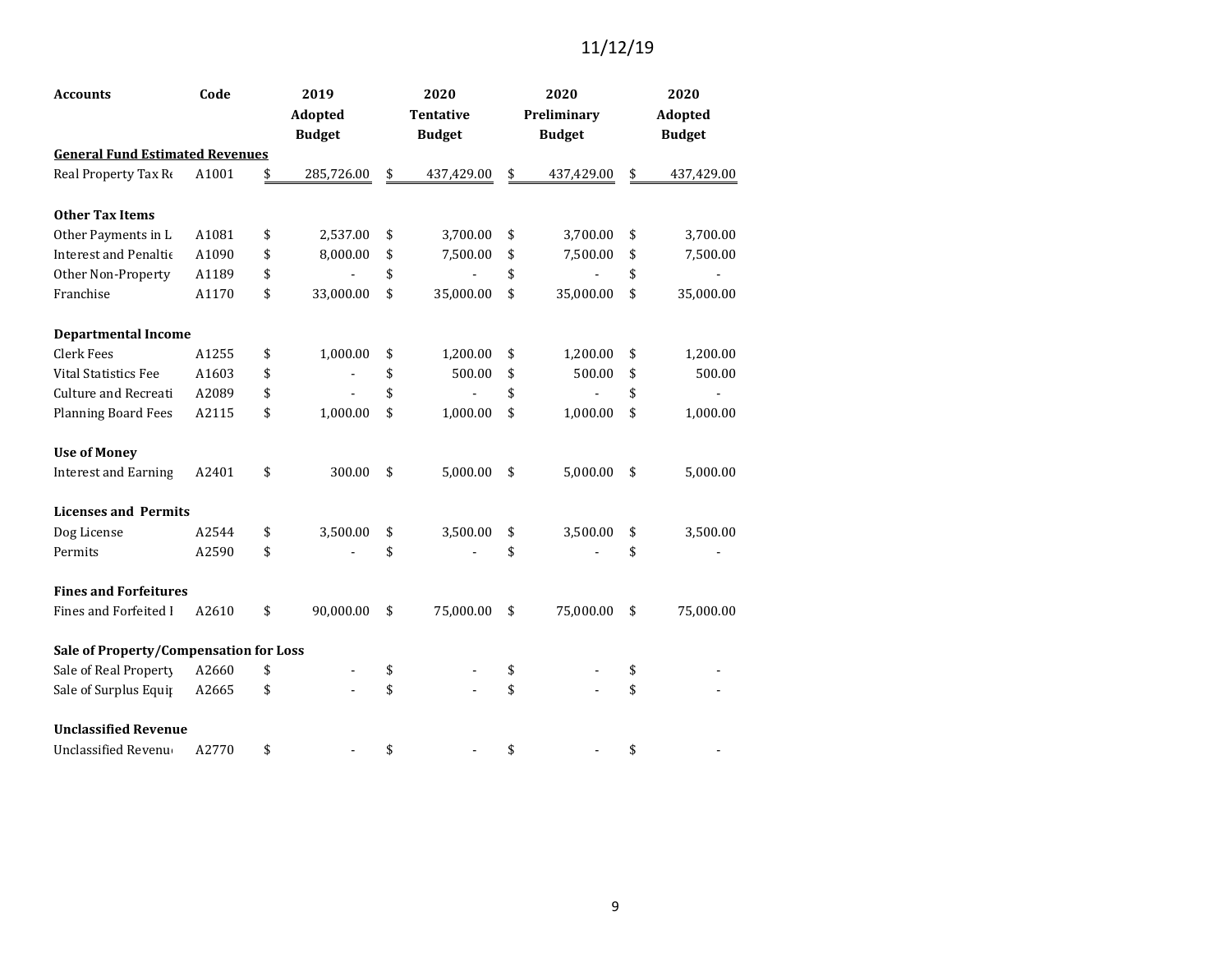| <b>Accounts</b>                          | Code     | 2019<br><b>Adopted</b><br><b>Budget</b> | 2020<br><b>Tentative</b><br><b>Budget</b> | 2020<br>Preliminary<br><b>Budget</b> | 2020<br>Adopted<br><b>Budget</b>                           |
|------------------------------------------|----------|-----------------------------------------|-------------------------------------------|--------------------------------------|------------------------------------------------------------|
| <b>State Aid</b>                         |          |                                         |                                           |                                      |                                                            |
| <b>Revenue Sharing</b>                   | A3001    | \$<br>12,238.00                         | \$<br>12,238.00                           | \$<br>12,238.00                      | \$<br>12,238.00                                            |
| Mortgage Tax                             | A3005    | \$<br>95,000.00                         | \$<br>65,000.00                           | \$<br>65,000.00                      | \$<br>65,000.00                                            |
| Grant Revenue - Oth                      | A3089    | \$                                      | \$                                        | \$                                   | \$                                                         |
| Grant Revenue - Hon                      | A3989    | \$                                      | \$                                        | \$                                   | \$                                                         |
| <b>Total Estimated Revenues</b>          |          | \$<br>246,575.00                        | \$<br>209,638.00                          | \$<br>209,638.00                     | \$<br>209,638.00                                           |
| <b>Unexpended Balance</b>                |          | \$<br>210,000.00                        | \$<br>140,000.00                          | \$<br>140,000.00                     | \$<br>140,000.00                                           |
|                                          |          | appropriated                            |                                           |                                      | APPROPRIATED TO APPROPRIATED TO APPROPRIATED TO 2020 BUDGI |
| <b>HIGHWAY FUND</b>                      |          | fund balance                            |                                           |                                      |                                                            |
| <b>Highway Appropriations - Townwide</b> |          |                                         |                                           |                                      |                                                            |
| <b>Bridges</b>                           |          |                                         |                                           |                                      |                                                            |
| Contractual Expense                      | DA5120.4 | \$<br>10,000.00                         | \$<br>10,000.00                           | \$<br>10,000.00                      | \$<br>10,000.00                                            |
| Total                                    |          | \$<br>10,000.00                         | \$                                        | \$                                   | \$                                                         |
|                                          |          |                                         | \$<br>10,000.00                           | \$<br>10,000.00                      | \$<br>10,000.00                                            |
| Machinery                                |          |                                         |                                           |                                      |                                                            |
| Equipment                                | DA5130.2 | \$<br>33,000.00                         | \$<br>33,000.00                           | \$<br>33,000.00                      | \$<br>33,000.00                                            |
| <b>Contractual Expense</b>               | DA5130.4 | \$<br>80,000.00                         | \$<br>80,000.00                           | \$<br>80,000.00                      | \$<br>80,000.00                                            |
| Total                                    |          | \$<br>113,000.00                        | \$<br>113,000.00                          | \$<br>113,000.00                     | \$<br>113,000.00                                           |
| <b>Snow Removal - Town</b>               |          |                                         |                                           |                                      |                                                            |
| <b>Personal Services</b>                 | DA5142.1 | \$<br>210,000.00                        | \$<br>220,000.00                          | \$<br>220,000.00                     | \$<br>220,000.00                                           |
| Contractual Expense                      | DA5142.4 | \$<br>85,000.00                         | \$<br>85,000.00                           | \$<br>85,000.00                      | \$<br>85,000.00                                            |
| Total                                    |          | \$<br>295,000.00                        | \$<br>305,000.00                          | \$<br>305,000.00                     | \$<br>305,000.00                                           |
| <b>Employee Benefits</b>                 |          |                                         |                                           |                                      |                                                            |
| <b>State Retirement</b>                  | DA9010.8 | \$<br>27,777.00                         | \$<br>28,744.00                           | \$<br>28,744.00                      | \$<br>28,744.00                                            |
| Social Security                          | DA9030.8 | \$<br>16,065.00                         | \$<br>16,830.00                           | \$<br>16,830.00                      | \$<br>16,830.00                                            |
| Hospital and Medica                      | DA9060.8 | \$<br>81,723.00                         | \$<br>79,723.00                           | \$<br>79,723.00                      | \$<br>79,723.00                                            |
| Other(uniforms/pfl)                      | DA9089.8 | \$<br>3,600.00                          | \$<br>3,600.00                            | \$<br>3,600.00                       | \$<br>3,600.00                                             |
| Total                                    |          | \$<br>129,165.00                        | \$<br>128,897.00                          | \$<br>128,897.00                     | \$<br>128,897.00                                           |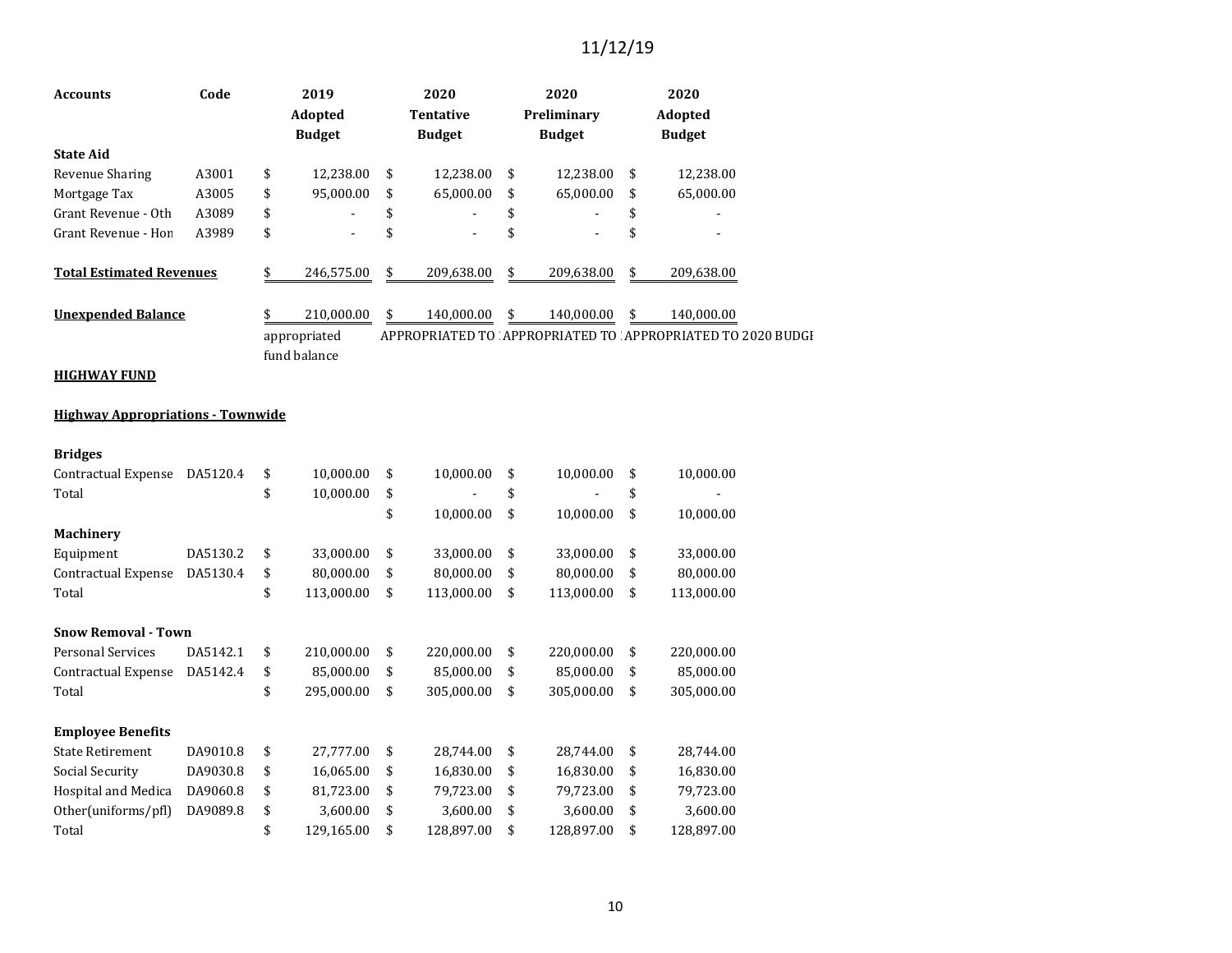| <b>Accounts</b>                                 | Code     | 2019<br><b>Adopted</b><br><b>Budget</b> | 2020<br><b>Tentative</b><br><b>Budget</b> | 2020<br>Preliminary<br><b>Budget</b> | 2020<br><b>Adopted</b><br><b>Budget</b>                    |  |
|-------------------------------------------------|----------|-----------------------------------------|-------------------------------------------|--------------------------------------|------------------------------------------------------------|--|
| <b>Debt Service Principal</b>                   |          |                                         |                                           |                                      |                                                            |  |
| Serial Bonds                                    | DA9710.6 | \$<br>97,021.00                         | \$<br>73,355.00                           | \$<br>73,355.00                      | \$<br>73,355.00                                            |  |
| <b>Bond Anticipation</b>                        | DA9730.6 | \$                                      | \$                                        | \$                                   | \$                                                         |  |
| Capital Bonds                                   | DA9740.6 | \$                                      | \$                                        | \$                                   | \$                                                         |  |
| Total                                           |          | \$<br>97,021.00                         | \$<br>73,355.00                           | \$<br>73,355.00                      | \$<br>73,355.00                                            |  |
| <b>Interest</b>                                 |          |                                         |                                           |                                      |                                                            |  |
| Serial Bonds                                    | DA9710.7 | \$<br>11,752.00                         | \$<br>8,627.00                            | \$<br>8,627.00                       | \$<br>8,627.00                                             |  |
| <b>Bond Anticipation</b>                        | DA9730.7 | \$                                      |                                           |                                      |                                                            |  |
| Capital Bonds                                   | DA9740.7 | \$                                      |                                           |                                      |                                                            |  |
| Total                                           |          | \$<br>11,752.00                         | \$<br>8,627.00                            | \$<br>8,627.00                       | \$<br>8,627.00                                             |  |
| <b>Total Appropriations/Expenses</b>            |          | \$<br>655,938.00                        | \$<br>638,879.00                          | \$<br>638,879.00                     | \$<br>638,879.00                                           |  |
| <b>Highway Revenues - Townwide</b>              |          |                                         |                                           |                                      |                                                            |  |
| <b>Local Sources</b>                            |          |                                         |                                           |                                      |                                                            |  |
| Real Property Tax                               | DA1001   | \$<br>617,338.00                        | \$<br>604,879.00                          | \$<br>604,879.00                     | \$<br>604,879.00                                           |  |
| Sales of Scrap & Surp                           | DA2650   | \$                                      | \$                                        | \$                                   | \$                                                         |  |
| <b>Interest and Earning</b>                     | DA2401   | \$<br>100.00                            | \$<br>5,500.00                            | \$<br>5,500.00                       | \$<br>5,500.00                                             |  |
| Compensation for Lc                             | DA2690   | \$                                      | \$                                        | \$                                   | \$                                                         |  |
| Mowing - Washingto                              | DA2770   | \$<br>3,500.00                          | \$<br>3,500.00                            | \$<br>3,500.00                       | \$<br>3,500.00                                             |  |
| <b>Total Est./Actual Revenues</b>               |          | \$<br>3,600.00                          | \$<br>9,000.00                            | \$<br>9,000.00                       | \$<br>9,000.00                                             |  |
| Townwide                                        |          |                                         |                                           |                                      |                                                            |  |
| Unexpended Balance/cash on ha \$                |          | 35,000.00                               | \$<br>25,000.00                           | \$<br>25,000.00                      | \$<br>25,000.00                                            |  |
|                                                 |          | appropriated                            |                                           |                                      | APPROPRIATED 202 APPROPRIATED 202 APPROPRIATED 2020 BUDGET |  |
| <b>Highway Appropriations - Outside Village</b> |          |                                         |                                           |                                      |                                                            |  |
| <b>General Repairs</b>                          |          |                                         |                                           |                                      |                                                            |  |
| <b>Personal Services</b>                        | DB5110.1 | \$<br>185,000.00                        | \$<br>188,000.00                          | \$<br>188,000.00                     | \$<br>188,000.00                                           |  |
| <b>Contractual Expense</b>                      | DB5110.4 | \$<br>68,000.00                         | \$<br>77,900.00                           | \$<br>77,900.00                      | \$<br>77,900.00                                            |  |
| Total                                           |          | \$<br>253,000.00                        | \$<br>265,900.00                          | \$<br>265,900.00                     | \$<br>265,900.00                                           |  |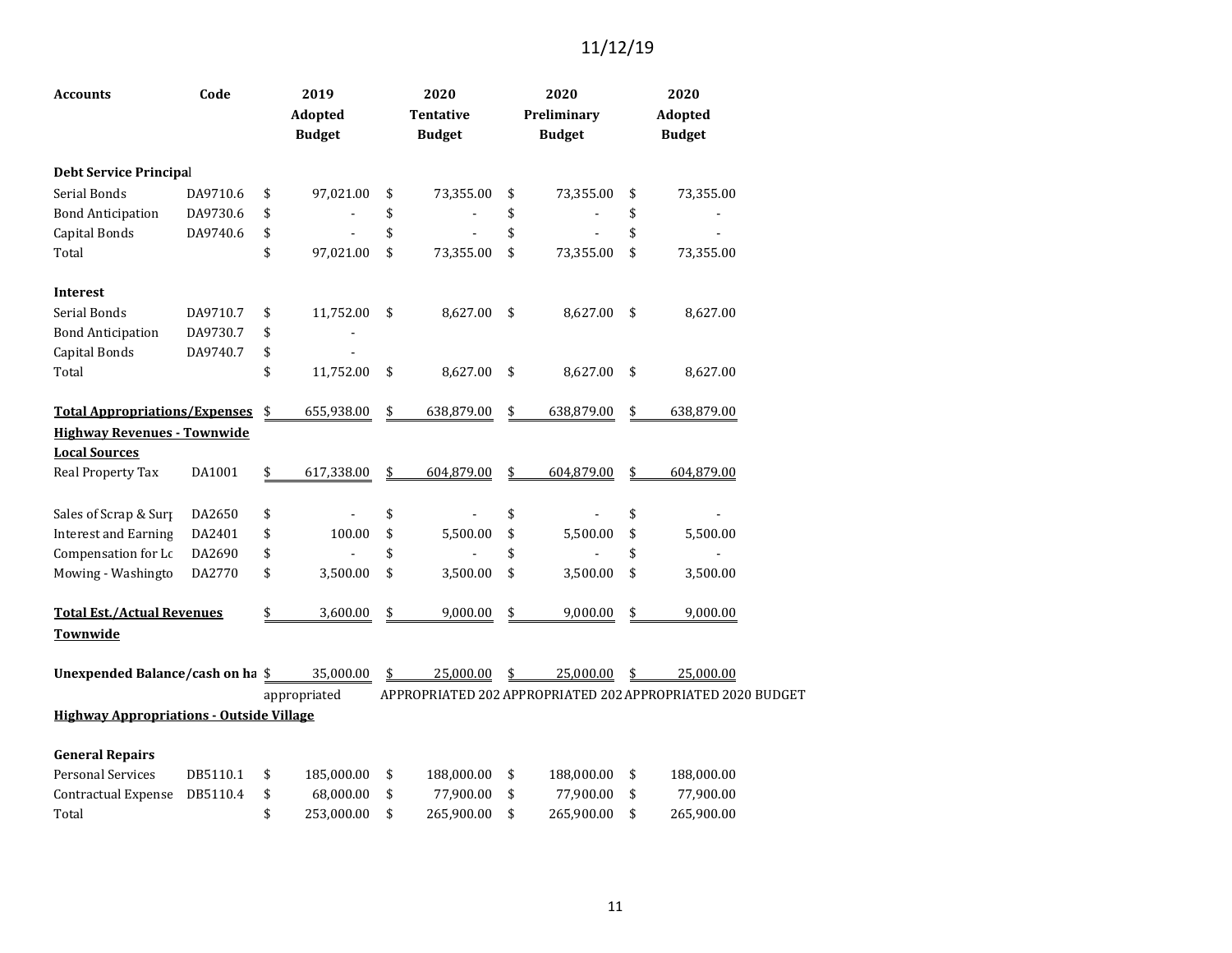| <b>Accounts</b>                                                 | Code     |    | 2019<br>Adopted<br><b>Budget</b> | 2020<br><b>Tentative</b><br><b>Budget</b> |            |    | 2020<br>Preliminary<br><b>Budget</b> | 2020<br><b>Adopted</b><br><b>Budget</b> |                                                            |  |
|-----------------------------------------------------------------|----------|----|----------------------------------|-------------------------------------------|------------|----|--------------------------------------|-----------------------------------------|------------------------------------------------------------|--|
| <b>Improvements</b>                                             |          |    |                                  |                                           |            |    |                                      |                                         |                                                            |  |
| Capital Outlay                                                  | DB5112.2 | \$ | 240,000.00                       | \$                                        | 250,000.00 | \$ | 250,000.00                           | \$                                      | 250,000.00                                                 |  |
| <b>Employee Benefits</b>                                        |          |    |                                  |                                           |            |    |                                      |                                         |                                                            |  |
| <b>State Retirement</b>                                         | DB9010.8 | \$ | 24,053.00                        | \$                                        | 24,485.00  | \$ | 24,485.00                            | \$                                      | 24,485.00                                                  |  |
| Social Security                                                 | DB9030.8 | \$ | 14,153.00                        | \$                                        | 14,382.00  | \$ | 14,382.00                            | \$                                      | 14,382.00                                                  |  |
| Hospital and Medica                                             | DB9060.8 | \$ | 81,723.00                        | \$                                        | 79,723.00  | \$ | 79,723.00                            | \$                                      | 79,723.00                                                  |  |
| Uniforms                                                        | DB9089.8 | \$ | 3,600.00                         | \$                                        | 3,600.00   | \$ | 3,600.00                             | \$                                      | 3,600.00                                                   |  |
| Total                                                           |          | \$ | 123,529.00                       | \$                                        | 122,190.00 | \$ | 122,190.00                           | \$                                      | 122,190.00                                                 |  |
| <b>Total Highway Appropriations -</b><br><b>Outside Village</b> |          | \$ | 616,529.00                       | \$                                        | 638,090.00 | \$ | 638,090.00                           | \$                                      | 638,090.00                                                 |  |
| <b>Highway Revenues - Outside Village</b>                       |          |    |                                  |                                           |            |    |                                      |                                         |                                                            |  |
| <b>Local Sources</b>                                            |          |    |                                  |                                           |            |    |                                      |                                         |                                                            |  |
| Real Property Tax                                               | DB1001   | \$ | 413,429.00                       | \$                                        | 389,590.00 | \$ | 389,590.00                           | \$                                      | 389,590.00                                                 |  |
| <b>Interest and Earning</b>                                     | DB2401   | \$ | 100.00                           | \$                                        | 5,500.00   | \$ | 5,500.00                             | \$                                      | 5,500.00                                                   |  |
| <b>State Aid</b>                                                |          |    |                                  |                                           |            |    |                                      |                                         |                                                            |  |
| Consolidated Highwa                                             | DB3501   | \$ | 168,000.00                       | \$                                        | 168,000.00 | \$ | 168,000.00                           | \$                                      | 168,000.00                                                 |  |
| Total Est./Actual Highway Reven \$                              |          |    | 168,100.00                       | \$                                        | 173,500.00 | \$ | 173,500.00                           | \$                                      | 173,500.00                                                 |  |
| Unexpended Balance/cash on ha \$                                |          |    | 35,000.00                        | \$                                        | 75,000.00  | \$ | 75,000.00                            | \$                                      | 75,000.00                                                  |  |
|                                                                 |          |    | appropriated<br>fund balance     |                                           |            |    |                                      |                                         | APPROPRIATED 202 APPROPRIATED 202 APPROPRIATED 2020 BUDGET |  |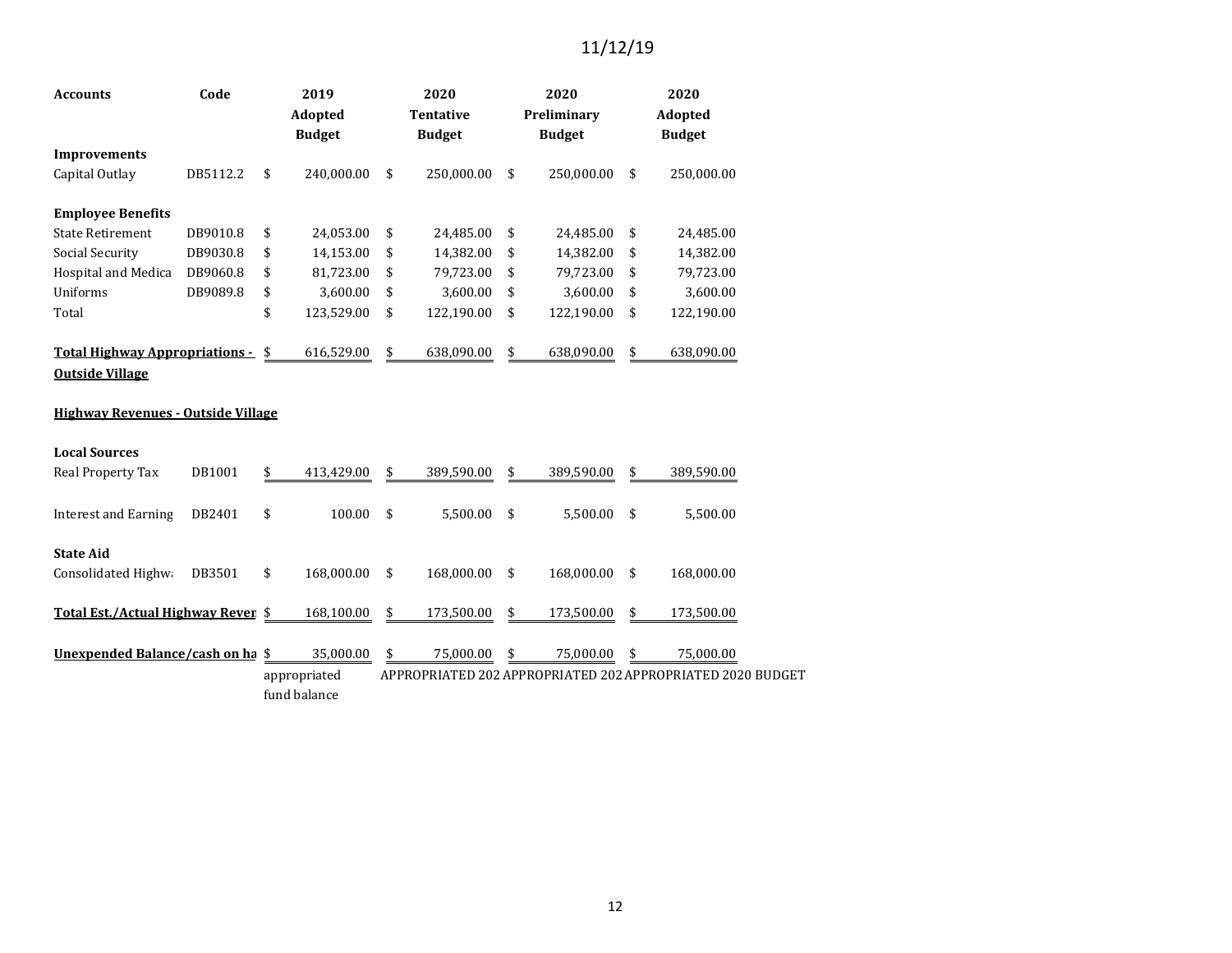| <b>Accounts</b>                    | Code          | 2019<br>Adopted  | 2020<br><b>Tentative</b> | 2020<br>Preliminary | 2020<br>Adopted |               |  |
|------------------------------------|---------------|------------------|--------------------------|---------------------|-----------------|---------------|--|
|                                    |               | <b>Budget</b>    | <b>Budget</b>            | <b>Budget</b>       |                 | <b>Budget</b> |  |
| <b>SPECIAL DISTRICTS</b>           |               |                  |                          |                     |                 |               |  |
| <b>Fire Protection Districts</b>   |               |                  |                          |                     |                 |               |  |
| <b>Appropriations/Expenditures</b> |               |                  |                          |                     |                 |               |  |
| #6 Fort Ann SF1                    | SF3410.4      | \$<br>204,390.00 | \$<br>204,390.00         | \$<br>204,390.00    | \$              | 204,390.00    |  |
| LOSAP                              | SF9010.8      | \$               | \$                       | \$                  | \$              |               |  |
| Total                              |               | \$<br>204,390.00 | \$<br>204,390.00         | \$<br>204,390.00    | \$              | 204,390.00    |  |
| #7 Pilot Knob SF2                  | SF3410.4      | \$<br>95,250.00  | \$<br>95,250.00          | \$<br>95,250.00     | \$              | 95,250.00     |  |
| LOSAP                              | SF9010.8      | \$<br>3,240.00   | \$<br>3,000.00           | \$<br>3,000.00      | \$              | 3,000.00      |  |
| Total                              |               | \$<br>98,490.00  | \$<br>98,250.00          | \$<br>98,250.00     | \$              | 98,250.00     |  |
| #8 West Fort Ann S                 | SF3410.4      | \$<br>244,934.00 | \$<br>244,934.00         | \$<br>244,934.00    | \$              | 244,934.00    |  |
| LOSAP                              | SF9010.8      | \$               | \$<br>4,500.00           | \$<br>4,500.00      | \$              | 4,500.00      |  |
| Total                              |               | \$<br>244,934.00 | \$<br>249,434.00         | \$<br>249,434.00    | \$              | 249,434.00    |  |
| <b>Total - All Fire Dist</b>       | <b>TOTALS</b> | \$<br>547,814.00 | \$<br>552,074.00         | \$<br>552,074.00    | \$              | 552,074.00    |  |
| <b>Revenues - Local Sources</b>    |               |                  |                          |                     |                 |               |  |
| Real Property Tax                  | SF1001        | \$<br>547,814.00 | \$<br>552,074.00         | \$<br>552,074.00    | \$              | 552,074.00    |  |